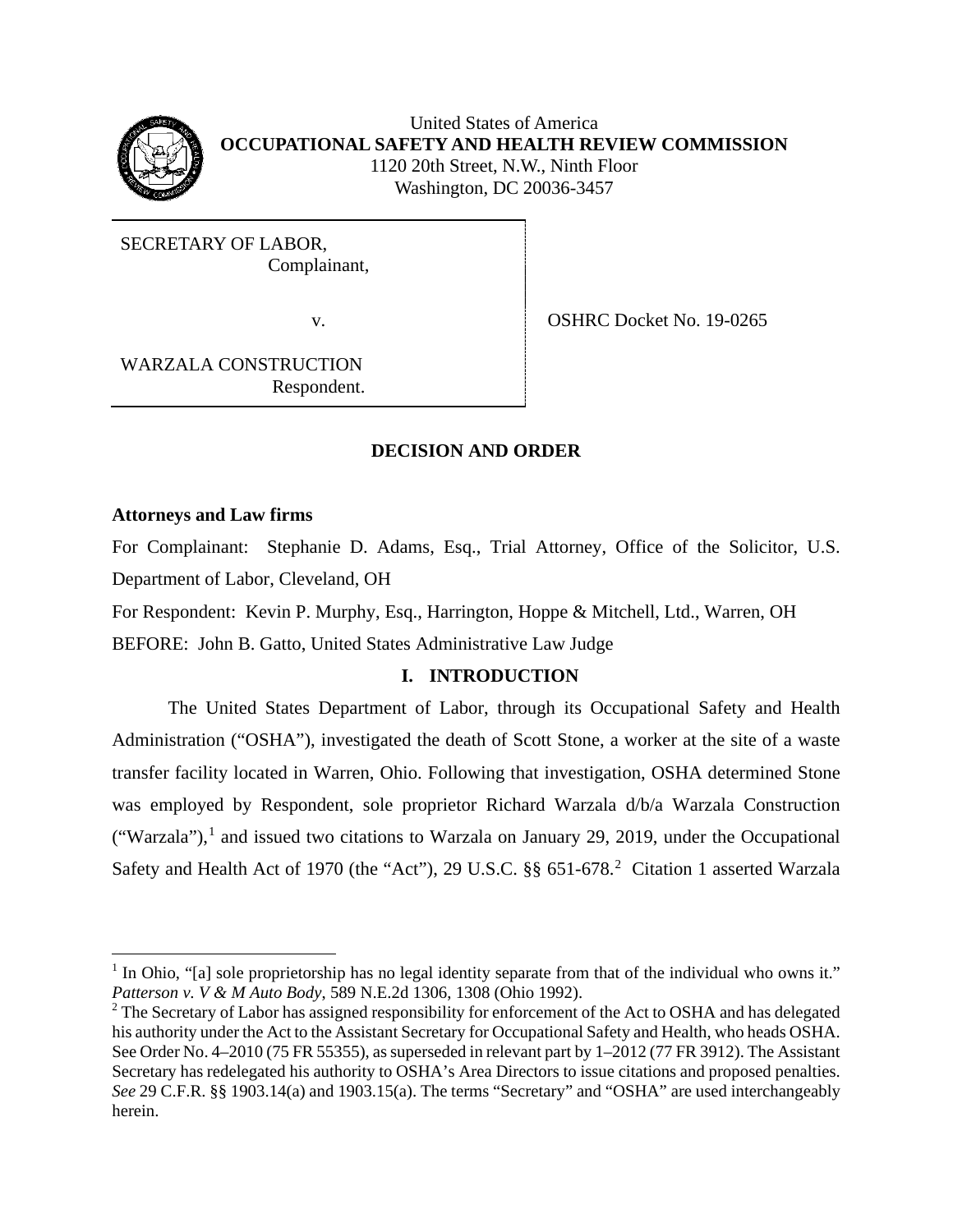committed a serious<sup>[3](#page-1-0)</sup> violation of 29 C.F.R. § 1926.760(a)(1), one of OSHA's fall protection standards. Citation 2 asserted Warzala committed an other-than-serious violation of 29 C.F.R. § 1904.39(a)(1), for failing to report the death of an employee to OSHA within eight hours. After Warzala timely contested the citations, the Complainant, Secretary of Labor filed a formal complaint with the Commission seeking an order affirming the citations and proposed penalties. [4](#page-1-1) A bench trial was held in Cleveland, Ohio.

The Court finds that at all relevant times Warzala was engaged in a business affecting commerce and was an employer within the meaning of sections 3(3) and 3(5) of the OSH Act. (Compl. ¶¶ 2(a), 3(a); Answer ¶¶ 2, 4; *see also* Joint Status Report ("JSR") ¶¶ (c)(1)-(4)). Pursuant to Commission Rule 90, after hearing and carefully considering all the evidence and the arguments of counsel, the Court issues this Decision and Order as its findings of fact and conclusions of law, which constitutes its final disposition of the proceedings. All arguments not expressly addressed have nevertheless been considered and rejected.<sup>[5](#page-1-2)</sup> For the reasons indicated *infra*, the Court **VACATES** the citations without civil penalty assessments.

## **II. BACKGROUND**

### **A. Warzala**

Warzala is a sole proprietorship owned by Richard Warzala whose principal place of business is located in Warren, Ohio. (JSR  $\P$  (c)(2)). Warzala has been in the construction industry since 1985. (Tr. 80). Regular jobs for Warzala include residential remodels and renovations, flooring, concrete work, and, at least at some point in the past, roofing. (Tr. 58, 61-62). Warzala had at least two employees at the time relevant to this proceeding: two "laborers" named Wally Weaver and Joe Bush.<sup>[6](#page-1-3)</sup> (Tr. 77-78). Warzala assigned Bush and Weaver tasks such as "clean[ing]

<span id="page-1-0"></span> $3$  The Act contemplates various grades of violations of the statute and its attendant regulations— "willful"; "repeated"; "serious"; and those determined "not to be of a serious nature" (referred to by the Commission as "other-than-serious"). 29 U.S.C. § 666. A serious violation is defined in the Act; the other grades are not. *See* 29 U.S.C. § 666(k).

<span id="page-1-1"></span><sup>&</sup>lt;sup>4</sup> Attached to the Complaint and adopted by reference were the citations at issue (Compl., Ex. A). Commission Rule 30(d) provides that "[s]tatements in a pleading may be adopted by reference in a different part of the same pleading or in another pleading or in any motion. A copy of any written instrument which is an exhibit to a pleading is a part thereof for all purposes." 29 C.F.R § 2200.30(d).

<span id="page-1-2"></span> $<sup>5</sup>$  If any finding is in truth a conclusion of law, or if any stated conclusion is in truth a finding of fact, it shall</sup> be deemed so.

<span id="page-1-3"></span><sup>6</sup> Warzala also testified that his niece, and possibly his wife, had some involvement in the operations of the company, like handling payroll. (Tr. 77). However, they were not paid for these services. (*Id.*)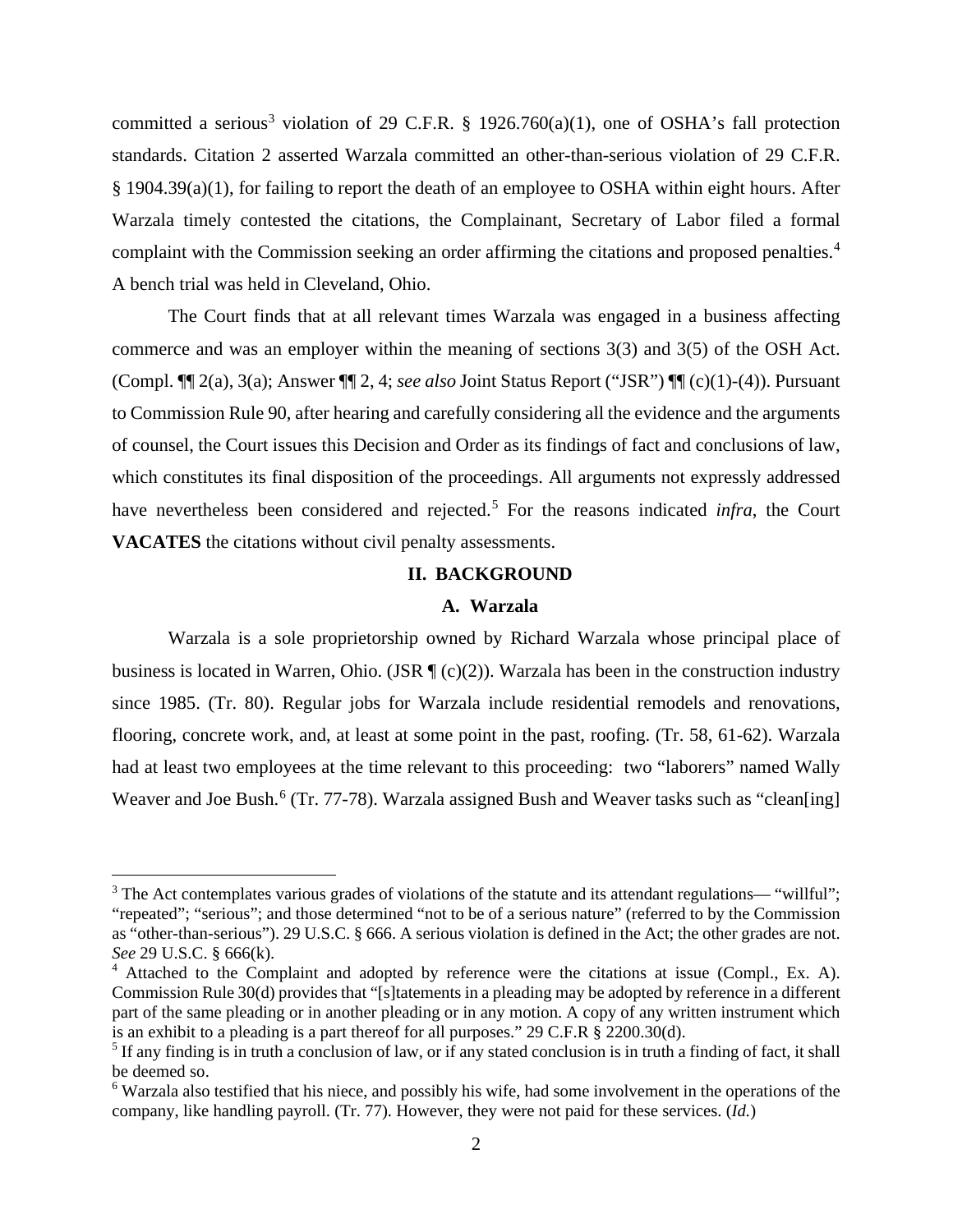up, unload[ing], basically whatever needed done labor-wise."[7](#page-2-0) (Tr. 77). Warzala paid both employees weekly at an hourly rate. (Tr. 55, 77-78). Weaver was paid \$12 an hour while Bush was paid \$13 an hour because he "was there a little longer." (*Id.*) Warzala completed a W-2 for Bush and Weaver. (Tr. 55, 77).

#### **B. Stone and Warzala**

Warzala met Stone at some point in 2018 through a mutual friend. (Tr. 55). At the time, Stone was working at the friend's house. (Tr. 55-56). Warzala asked the friend if Stone could work for other people. (Tr. 58). Stone thereafter started doing work for Warzala. (*Id.*). Warzala assigned Stone tasks similar to those he assigned his other "laborers," Bush and Weaver, including raking, cleaning up, and other "odd jobs." (Tr. 22, 77). For example, in 2018, Stone assisted Warzala with a bathroom remodel and a full residence remodel. (Tr. 58, 80-81). Stone did not require any tools or special expertise for the jobs assigned to him by Warzala. (Tr. 72).

Like he did for Bush and Weaver, Warzala paid Stone weekly at a rate of \$12 an hour. (Tr. 60, 71-72, 107). Because Stone did not have a driver's license, Warzala also drove Stone to and from the sites of the various projects where he worked, dropping him off at 7:30 in the morning and picking him up at 3:30 in the afternoon. (Tr. 59). For Stone's jobs with Warzala, Warzala knew how much to pay Stone each week because he drove him to each site and thus knew the number of hours he worked. (Tr. 75, 109-10). Warzala did not withhold any taxes from Stone's weekly paychecks, nor did he offer him any employment benefits. (Tr. 81-82, 106; *see also* Ex. R-E). Stone worked on other jobs with which Warzala had no involvement. For example, Stone had a gutter cleaning job in Austintown, Ohio and another job doing gutter cleaning and roof repair for an individual named Anthony Tountas. (Tr. 69-70, 89-91). Although Warzala drove Stone to the job with Tountas, he did not do so for the job in Austintown. (*Id.*).

### **C. The Environmental Transfer Building Project**

The building where Stone's death occurred is called the "Environmental Transfer Station" ("ETS") and is located in Warren, Ohio. (Tr. 91; *see also* Ex. C-2, Ex. C-6, Ex. C-8). The building functions as a waste transfer facility, where the City of Warren and other entities bring their garbage to be loaded onto semi-trucks and hauled to a landfill. (Tr. 91). The building itself is owned by an individual named Gil Reiger, while an individual named Rick Jones runs the waste

<span id="page-2-0"></span><sup>&</sup>lt;sup>7</sup> Warzala did not testify specifically as to the duties he assigned to Bush, but it appears he held a similar position with the company as Weaver. (Tr. 78).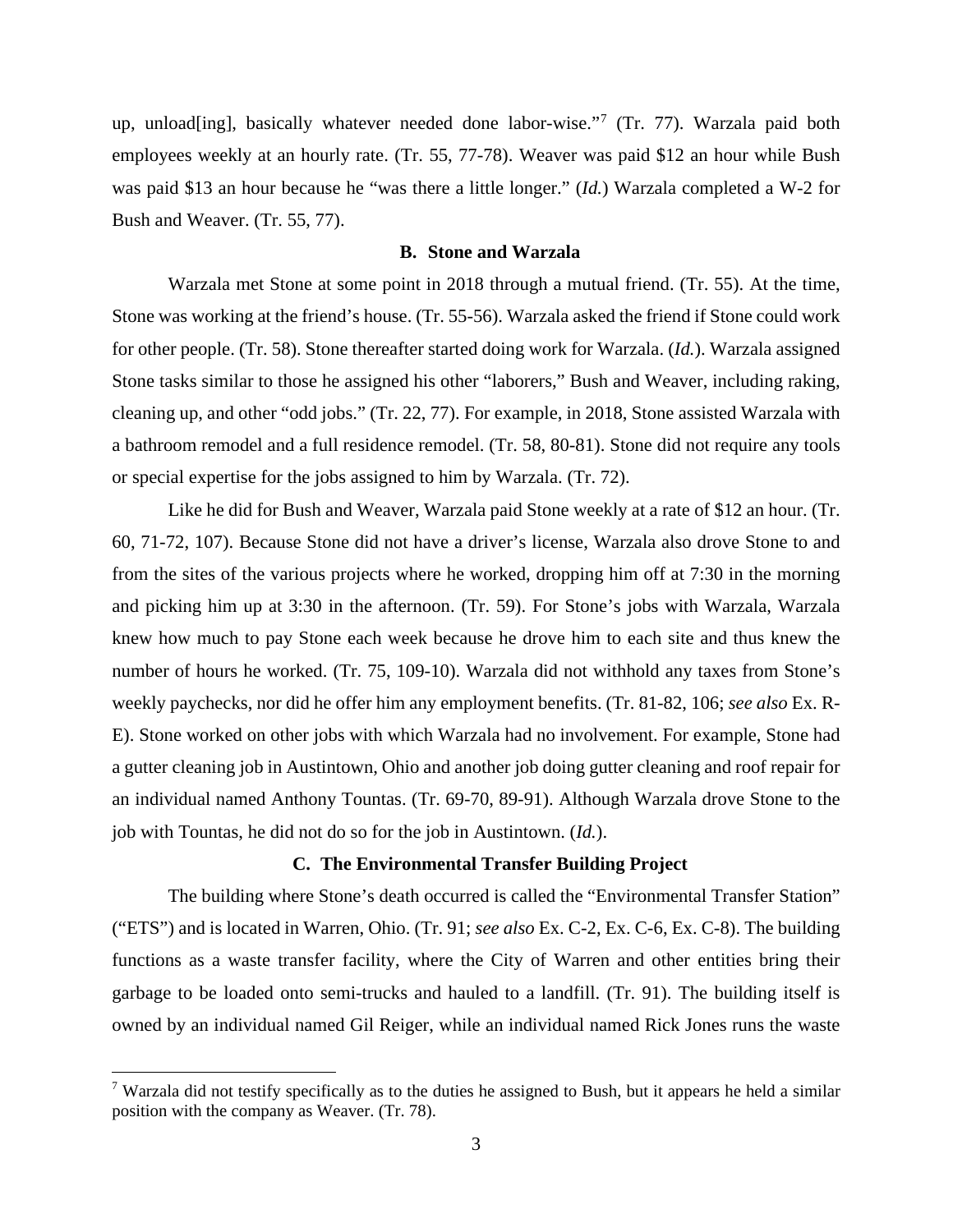transfer business from the building. (*Id.*). Warzala has known Jones his whole life and frequently did construction work for him. (Tr. 62).

At some point before 2018, Jones contacted Warzala about replacing the metal roofing on the ETS. (Tr. 63; *see also* Ex. C-10). Warzala initially accepted the job, and Jones purchased the replacement roofing for it. (Tr. 63, 93, 96; *see also* Ex. C-9). However, for reasons unclear from the record, Warzala did not do any work in furtherance of the roof replacement for about a year. (Tr. 63, 93). At some point thereafter Warzala and Jones discussed the roof replacement, Warzala separately contracted with Jones to pour concrete at the ETS. (Tr. 61). Stone worked on this job with Warzala, as did an individual named Norman Miller. (Tr. 93-94). Warzala and Miller had an extensive history, having worked together on approximately 500 projects over six years. (Tr. 70- 71). Warzala did not consider Miller to be an employee and completed a 1099 for him, rather than a W-2. (Tr. 80-83; *see also* Ex. R-F). He did not extend any employment benefits to Miller. (Tr. 81-83).

While doing the concrete work at the ETS with Warzala, Miller saw the metal roofing and inquired about the roof replacement job. (Tr. 93-94). Warzala told Miller he could "have the job," but that he'd "have to take it and okay it with Rick Jones." (Tr. 94). Thereafter, Warzala arranged a meeting with Jones and Miller to discuss the job. (Tr. 94). The result of that meeting was a "handshake deal" between Warzala and Jones for Miller to take on the roof replacement job. (Tr. 40-41). Jones gave Miller a key to access the ETS building. (*Id.*). Warzala did not have a key or other access to the building. (Tr. 100). Jones supplied the metal decking to replace the roof as well as a scissor lift that was onsite to access the roof. (Tr. 43-44, 94). For his part, Warzala provided a welder and a generator. (Tr. 43-44, 68, 97-98, 108-09). No payment arrangement for the roofing job was ever discussed at this meeting. (Tr. 43, 109). After this initial meeting, Warzala had no further involvement with the roofing job. He had no role in any payment between Jones and Miller and did not set the schedule for Miller and Stone to work or complete the job. (Tr. 95, 100).

After Miller had taken on the roofing job, Stone asked Warzala if he also could also work on it.[8](#page-3-0) (Tr. 95). Warzala told Stone it was Miller's job, and Stone would have to discuss it with him. *(Id.)*. Miller agreed to let Stonework on the job because he had "12 years in the roofing

<span id="page-3-0"></span><sup>8</sup> According to Warzala, Stone was a "hustler" and was "always looking for extra stuff to do." (Tr. 95).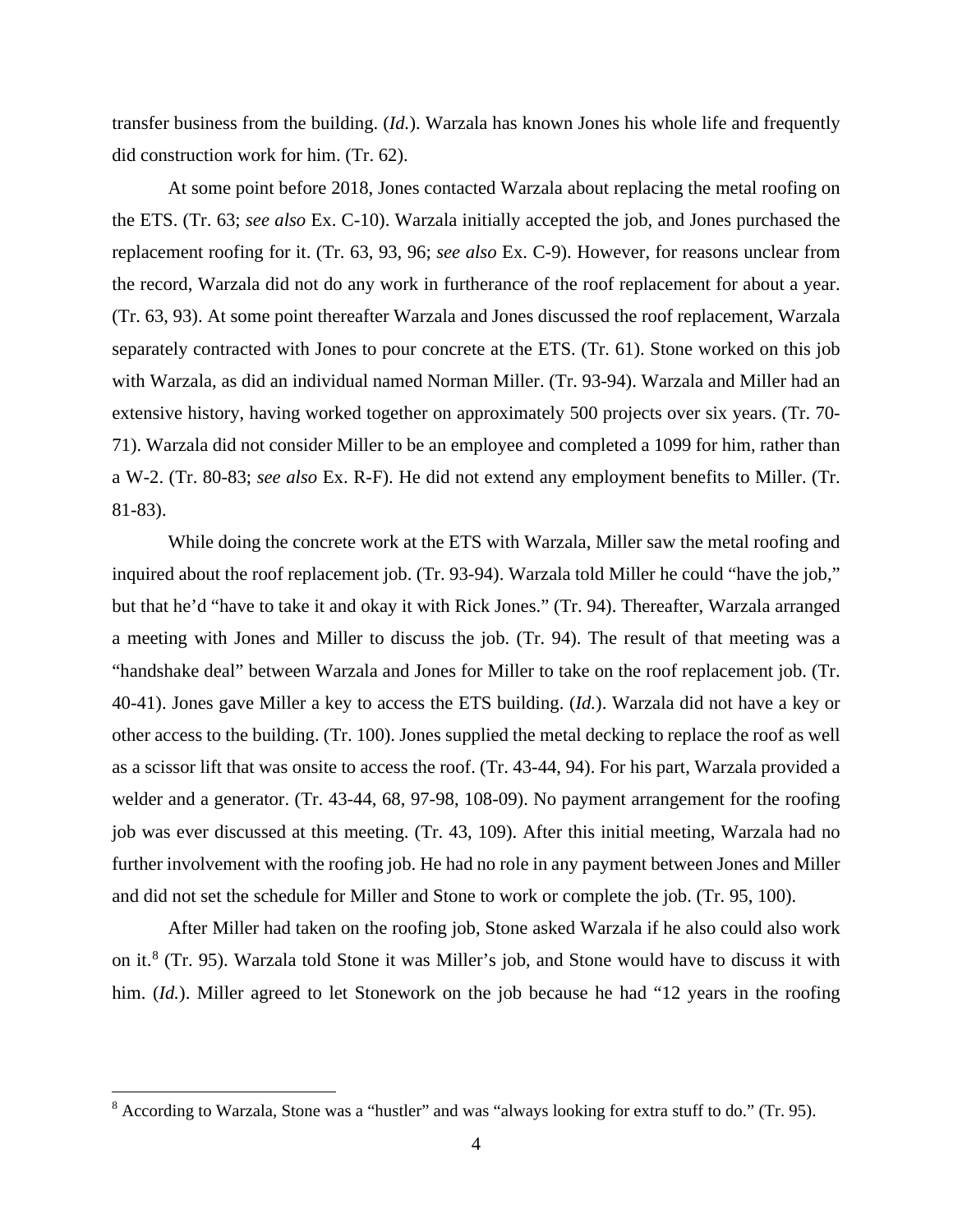business." (*Id.*). As he did for Stone with his other jobs, Warzala drove Stone to the ETS on the days he worked there.<sup>[9](#page-4-0)</sup> (Tr. 102).

#### **D. The Accident and OSHA Inspection**

On the Friday after Thanksgiving in 2018, Stone and Miller were working on the roof of the ETS, tearing off the old metal roofing. (Tr. 96; *see also* Ex. C-1, p. 25[10](#page-4-1)). Neither was wearing any form of fall protection. (Tr. 19-21; *see also* Ex. C-1, p. 25). At some point, "[r]ather than walking on the new metal roofing, which was being installed, [Stone] stepped out onto the old roofing. The old metal roofing was highly deteriorated[,] and he fell through to the concrete floor below[,]" a distance of nearly thirty feet. (Ex. C-1, p. 25). Stone died as a result of his fall. (Tr. 20- 21, 72; *see also* Ex. C-1, pp. 52-60, 76-77). Miller called Warzala to inform him of the accident. (Tr. 72). Warzala did not inform OSHA of Stone's death. (Tr. 19, 32). However, an OSHA Compliance Officer's father read Stone's obituary and reported the accident to that Compliance Officer. (Tr. 32; *see also* Ex. C-1, pp. 76-77). That Compliance Officer then referred the case to the area OSHA office, which assigned Compliance Officer Grakauskas to investigate. (Tr. 32).

Grakauskas investigated the worksite on December 3, 2018, accompanied by a representative from the Ohio Bureau of Worker's Compensation ("BWC"). (Tr. 32, 33-34; *see also* Ex. C-1, pp. 24-25). The BWC representative measured the height of Stone's fall, which was about 30 feet. (Tr. 19, 24, 33-34). Grakauskas interviewed Miller and Jones. (Tr. 30, 33-34). Grakauskas determined Stone had not been using any form of fall protection while working on the ETS roof. (Tr. 19-21; *see also* Ex. C-1, p. 25).

Because Stone's obituary reported him to be an employee of Warzala, Grakauskas tracked down Warzala for an interview. (Tr. 34; *see also* Ex. C-1, pp. 76-77). Warzala told Grakauskas the roofing job was Miller's, not his. (Tr. 39; *see also* Ex. C-1, p. 25). Over the course of his interview, however, Grakauskas asked a series of questions concerning the work relationship between Stone and Warzala. (Tr. 19-20, 42-43; *see also* Ex. C-1, p. 25). Grakauskas ultimately determined Stone was Warzala's employee and recommended the issuance of the two citations at issue. (*Id.*).

<span id="page-4-0"></span><sup>9</sup> Normally this would be on weekends when Warzala did not do his own construction work. (Tr. 94, 105- 06). However, the accident occurred on the Friday after Thanksgiving while Warzala was working on another job. (Tr. 96).

<span id="page-4-1"></span> $10$  Citations to specific pages in Complainant's Exhibit 1 are to the Bates number.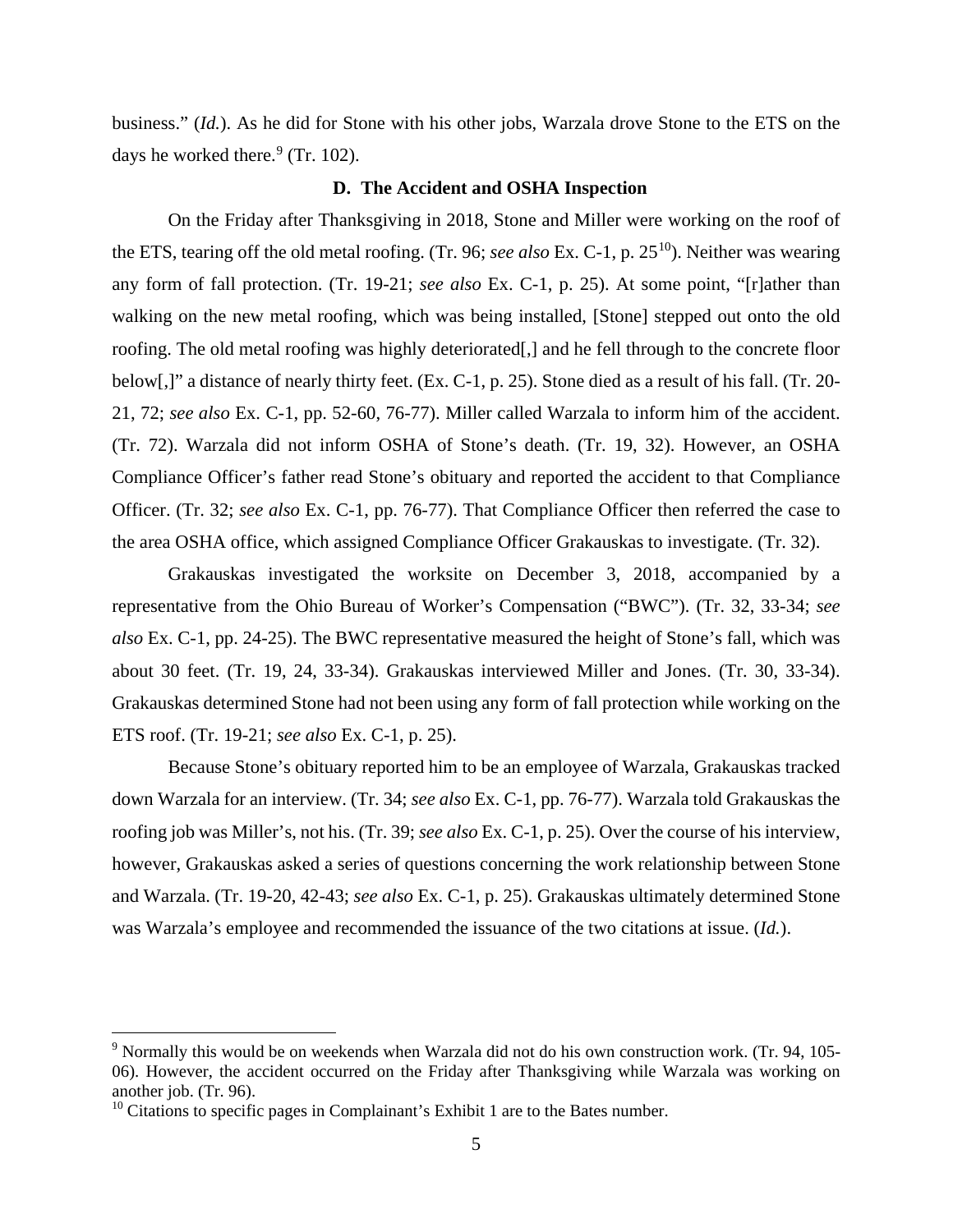#### **III. ANALYSIS**

The fundamental objective of the Act is to prevent occupational deaths and serious injuries. *Whirlpool Corp. v. Marshall*, 445 U.S. 1, 11 (1980). The Act "establishes a comprehensive regulatory scheme designed 'to assure so far as possible safe and healthful working conditions' for 'every working man and woman in the Nation.' " *Martin v. Occupational Safety & Health Review Comm'n*, 499 U.S. 144, 147 (1991) (*quoting* 29 U.S.C. § 651(b)). "The Act charges the Secretary with responsibility for setting and enforcing workplace health and safety standards." *Id.* To achieve this purpose, the Act imposes two duties on an employer: a "general duty" to provide to "each of his employees employment and a place of employment which are free from recognized hazards that are causing or are likely to cause death or serious physical harm to his employees," 29 U.S.C.  $\S$  654(a)(1); and a specific duty to comply with all applicable occupational safety and health standards promulgated under the Act. *Id.* § 654(a)(2). Pursuant to that authority, the standards at issue in this case were promulgated. "The Secretary establishes these standards through the exercise of rulemaking powers." *Id. See* 29 U.S.C. § 665. Meanwhile, the Commission is assigned to carry out adjudicatory functions under the Act and serves "as a neutral arbiter and determine whether the Secretary's citations should be enforced over employee or union objections." *Cuyahoga Valley Ry. Co. v. United Transp. Union*, 474 U.S. 3, 7 (1985) (per curiam).

Under the law of the Sixth Circuit where this case arose,<sup>[11](#page-5-0)</sup> to establish a violation of a health or safety standard under the Act, "the Secretary must show by a preponderance of the evidence that (1) the cited standard applies to the facts, (2) the requirements of the standard were not met, (3) employees had access to the hazardous condition, and (4) the employer knew or could have known of the hazardous condition with the exercise of reasonable diligence." *Carlisle Equip. Co. v. U.S. Sec'y of Labor & Occupational Safety*, 24 F.3d 790, 792 (6th Cir. 1994). Warzala has

<span id="page-5-0"></span><sup>&</sup>lt;sup>11</sup> The employer or the Secretary may appeal a Commission order to the federal court of appeals for the circuit in which the violation allegedly occurred or where the employer has its principal office, and the employer also may appeal to the District of Columbia Circuit. *See* 29 U.S.C. §§ 660(a) and (b). Here, the violation occurred in Ohio, in the Sixth Circuit, where Warzala's office is also located. *See* 29 U.S.C. § 660(b). The Commission has held that "[w]here it is highly probable that a case will be appealed to a particular circuit, the Commission generally has applied the precedent of that circuit in deciding the case even though it may differ from the Commission's precedent." *Kerns Bros. Tree Serv.*, 18 BNA OSHC 2064, 2067 (No. 96- 1719, 2000). The Court therefore applies the precedent of the Sixth Circuit in deciding the case where it is highly probable that the case would be appealed.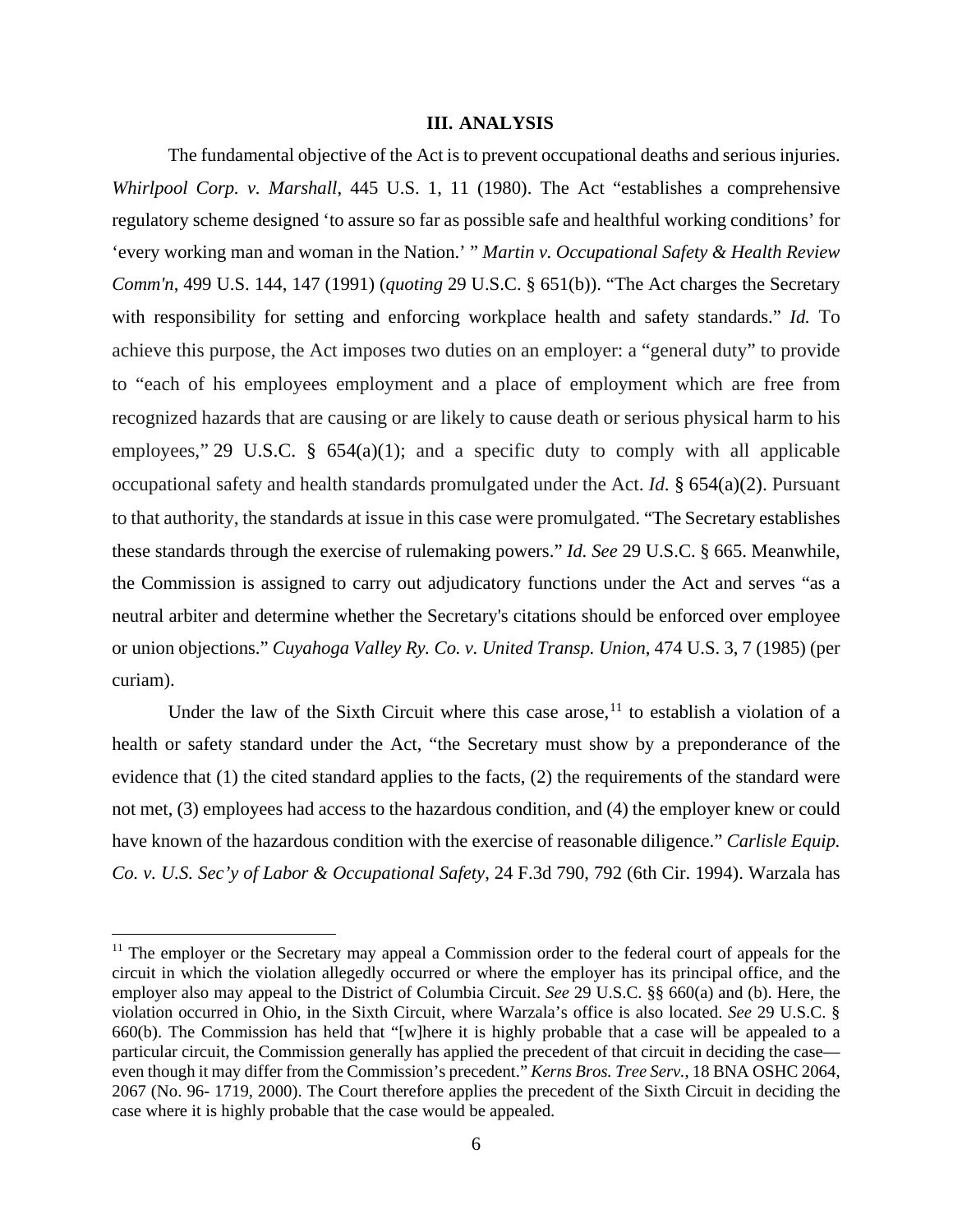not contested any elements of the Secretary's *prima facie* case. Rather, its case rests on its contention that Stone was not an "employee" as defined by the Act.  $(JSR \mathcal{F}(b))$ .

#### **A. Alleged Violations**

#### **1. Citation 1**

Citation 1 alleges Warzala violated 29 C.F.R.  $\S$  1926.760(a)(1) when its "employees engaged in steel erection activities were not protected from fall hazards as required. Employees were exposed to a fall of approximately 30 feet while engaged in metal roofing tear off and application." (Compl., Ex. A.) The cited standard mandates that "each employee engaged in a steel erection activity who is on a walking/working surface with an unprotected side or edge more than 15 feet (4.6 m) above a lower level shall be protected from fall hazards by guardrail systems, safety net systems, personal fall arrest systems, positioning device systems or fall restraint systems." 29 C.F.R. § 1926.760(a)(1).

#### **2. Citation 2**

Citation 2 alleges Warzala violated 29 C.F.R. § 1904.39(a)(1) when it "failed to report the fatality of an employee." (Compl., Ex. A.) The cited standard mandates that "[w]ithin eight (8) hours after the death of any employee as a result of a work-related incident, you must report the fatality to the Occupational Safety and Health Administration (OSHA), U.S. Department of Labor." 29 C.F.R. § 1904.39(a)(1).

### **B. Covered Employer**

As a condition precedent to citing Warzala, the Secretary must show Warzala was an employer within the meaning of the Act. *See All Star Realty Co., Inc.*, 24 BNA OSHC 1356, 1358 (No. 12-1597, 2014) ("[T]he Secretary has the burden of proving that a cited company is the employer of the affected workers at the site") (*citing Allstate Painting & Contracting Co.*, 21 BNA OSHC 1033, 1035 (No. 97-1631, 2005) (consolidated)). Here, the Act defines employer as "a person engaged in a business affecting commerce who has employees." 29 U.S.C. § 652(5). "Employee" is defined as "an employee of an employer who is employed in a business of his employer which affects commerce." 29 U.S.C. § 652(6). As the Commission noted, this definition is "unhelpfully circular." *Don Davis*, 19 BNA OSHC 1477, 1480 (No. 96-1378, 2001). "[W]hen Congress has used the term 'employee' without defining it, we have concluded that Congress intended to describe the conventional master-servant relationship as understood by common-law agency doctrine." *Cmty. for Creative Non-Violence v. Reid*, 490 U.S. 730, 739-40 (1989). Thus,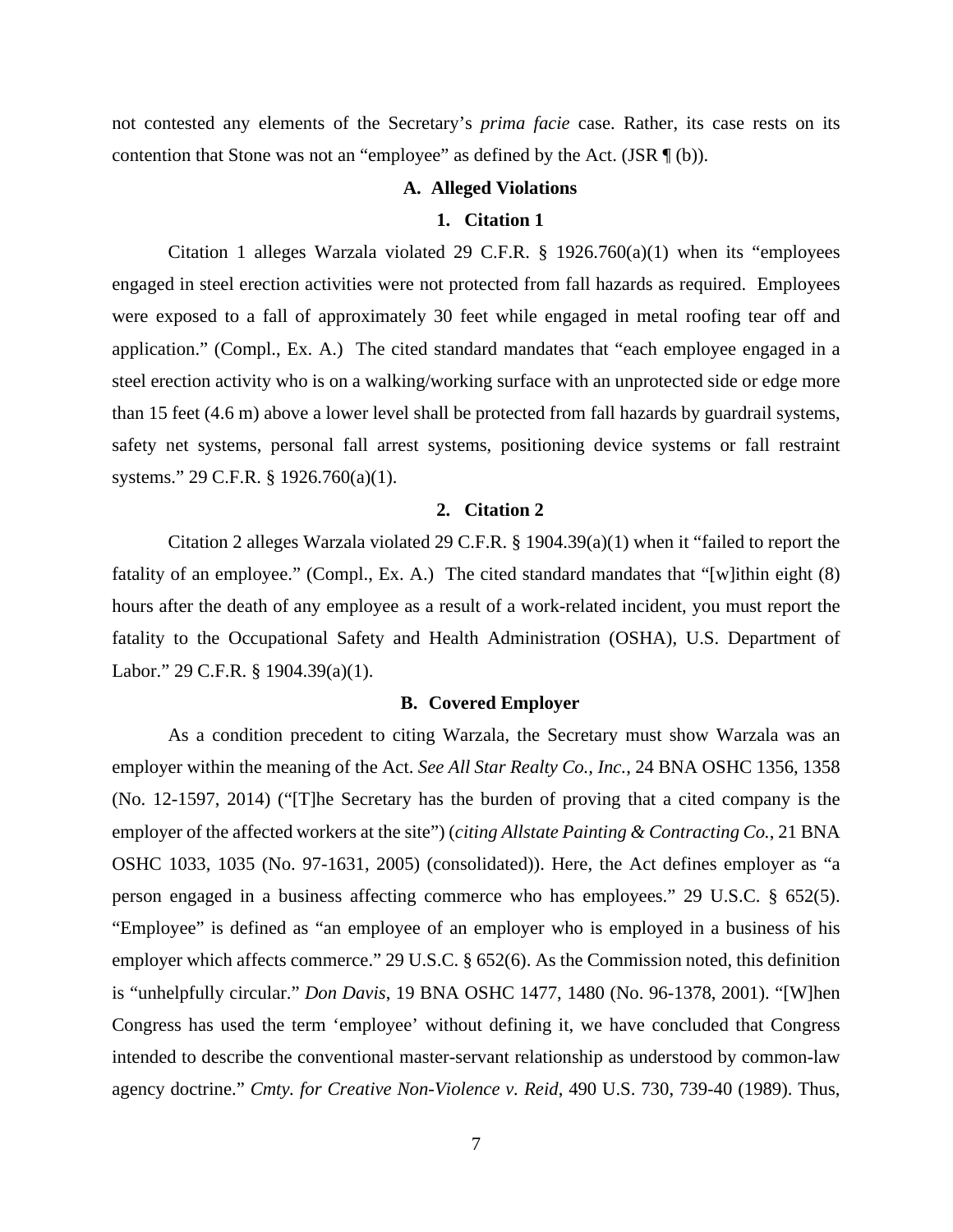"[i]n determining whether the Secretary has established that a cited entity is the employer of the particular workers at issue, the Commission relies upon the test set forth in *Nationwide Mutual Insurance Company v. Darden*, 503 U.S. 318 (1992)." *Sharon & Walter Constr., Inc.*, 23 BNA OSHC 1286, 1289 (No. 00-1402, 2010)).

In *Darden*, the Supreme Court held that "[i]n determining whether a hired party is an employee under the general common law of agency, we consider the hiring party's right to control the manner and means by which the product is accomplished." *Darden*, 503 U.S. at 323 (*quotation omitted*). The *Darden* Court held "[a]mong the other factors relevant to this inquiry are the skill required; the source of the instrumentalities and tools; the location of the work; the duration of the relationship between the parties; whether the hiring party has the right to assign additional projects to the hired party; the extent of the hired party's discretion over when and how long to work; the method of payment; the hired party's role in hiring and paying assistants; whether the work is part of the regular business of the hiring party; whether the hiring party is in business; the provision of employee benefits; and the tax treatment of the hired party." *Darden*, 503 U.S. at 323-24) This "common-law test contains no shorthand formula or magic phrase that can be applied to find the answer, ... all of the incidents of the relationship must be assessed and weighed with no one factor being decisive." *Id.*, 503 U.S. at 324 (ellipsis in original) (*quotation omitted*).

First, the Court finds that Warzala did not exercise so much control over the manner and means of Stone's work at the ETS job as to render him an employee. The Secretary asserts that Warzala "controlled all aspects of the [ETS] project, determining who would work on the project, the schedule for the work and the tools to be used." (Sec'y's Br. 8). The Court finds no merit in the Secretary's assertion. Warzala testified, without contradiction, that once Miller took over the job after meeting with Jones, Warzala had no further involvement in the day-to-day of the job. (Tr. 95, 100). The Secretary argues "[a]lthough Mr. Stone did not need direct supervision, Mr. Warzala told him what to do, where to do it and he did it." (Sec'y's Br. 9). However, the portion of Warzala's testimony cited by the Secretary for this assertion was extremely general, and the line of questioning related only to the jobs for which Stone worked directly for Warzala. (Tr. 59-60).

With regard to the ETS job, Warzala specifically testified that Stone had to make any arrangements with Miller, not Warzala. (Tr. 95). Indeed, Jones gave Miller, not Warzala, the key to access the ETS building and complete the work. (Tr. 66-67). When Stone approached Warzala about possibly working on the ETS job, Warzala told him it was Miller's job and Stone would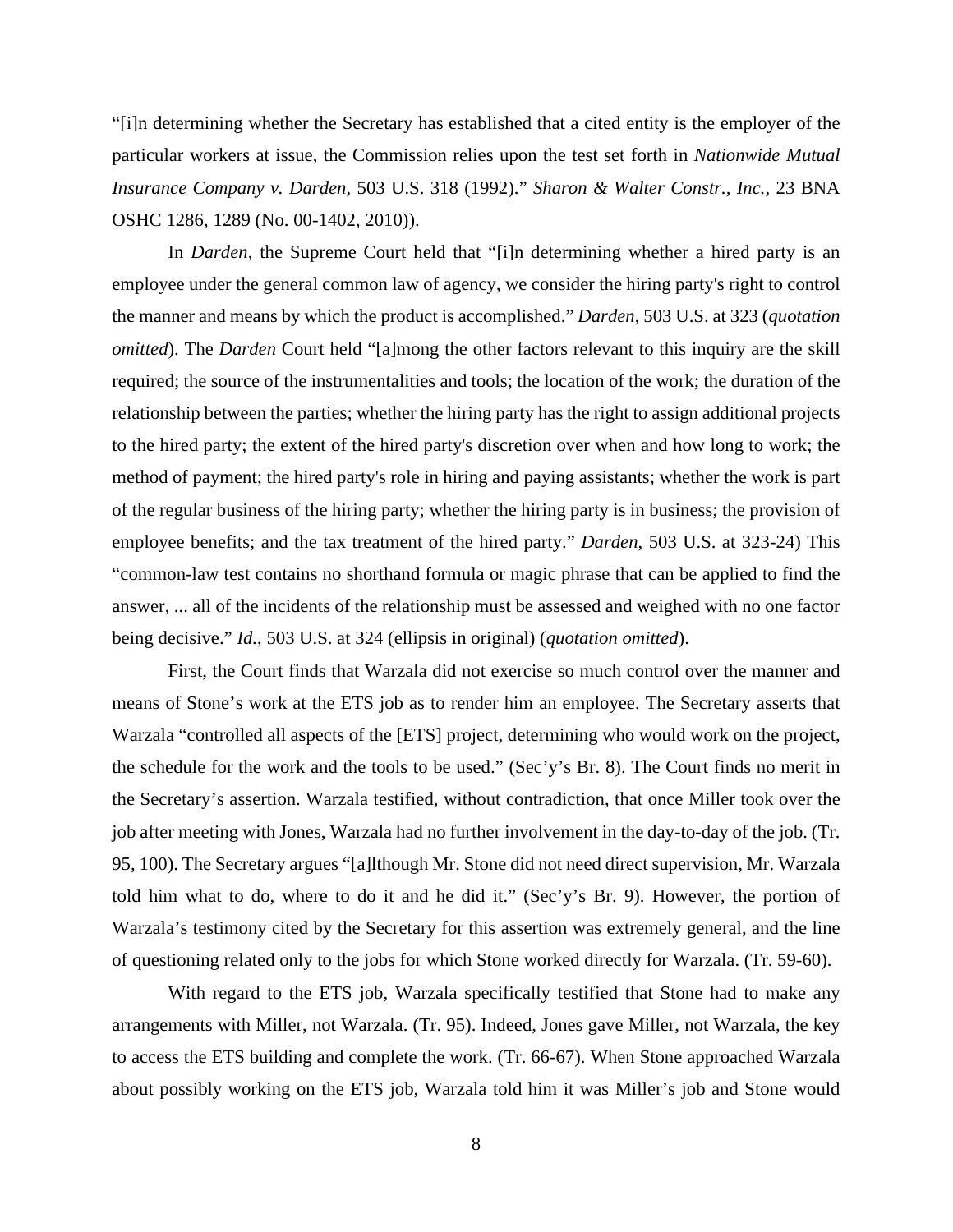have to ask him to work on it. (Tr. 95). The Secretary cites no support in the record, and the Court finds none, for his assertion that "Miller was told by Mr. Warzala to complete the transfer station job with Mr. Stone." (Sec'y's Br. 9). Thus, the Court does not find the record supports the level of control the Secretary alleges.<sup>[12](#page-8-0)</sup>

The preponderant evidence establishes that while Warzala had initially contracted for the roofing job at the ETS building, this job was eventually given to Miller. (Tr. 39-41, 67-68, 94). After Miller took the job from Warzala, Warzala had no further involvement in the project, including any supervision over Stone on the day-to-day of the project. (Tr. 95, 100). Thus, Warzala retained no "right to control the manner and means by which the ETS roofing job was accomplished." This finding heavily weighs in favor of finding Stone was not Warzala's employee.

Turning next to the nonexhaustive list of twelve additional factors set forth in *Darden*, the majority support the conclusion that Stone was an independent contractor. First, regarding "the skill required," where a hired party provides highly specialized labor to a hiring party, this factor weighs in favor of independent contractor status. *Weary v. Cochran,* 377 F.3d 522, 527 (6th Cir. 2004). Here, there is no dispute that the work Stone was doing was not performing highly specialized work, mainly providing labor to remove the metal decking from the ETS roof. (Tr. 96; *see also* Ex. C-1, p. 25). As the Secretary also points out, the other work Stone performed for Warzala consisted of unskilled manual labor similar to the work performed by Warzala's two other employees, Bush, and Weaver. (Tr. 72, 77; *see also* Sec'y's Br. 10). This factor weighs in favor of finding Stone was Warzala's employee.

Second, as to "the source of the instrumentalities and tools," a hired party supplying all of his own tools supports his status as an independent contractor, but if the hiring party supplies or owns the tools, this factor favors finding the hired party is an employee. *Absolute Roofing & Constr., Inc. v. Sec'y of Labor*, 580 F. App'x 357, 361 (6th Cir. 2014) (unpublished) (citing *Trs. of Resilient Floor Decorators Ins. Fund v. A & M Installations, Inc.*, 395 F.3d 244, 250 (6th Cir. 2005)). As the Secretary correctly points out, for most of the work Stone did for Warzala, like

<span id="page-8-0"></span><sup>&</sup>lt;sup>12</sup> Although the Secretary cites in support of his position *Loomis Cabinet Co.*, 15 BNA OSHC 1635 (No. 88-2012), *aff'd* 20 F.3d 938, 942 (9th Cir. 1994), *Loomis* does not compel a different conclusion. In *Loomis*, the Commission applied its own "economic realities" test, not the *Darden* factors. *See Loomis Cabinet Co.*, 15 BNA OSHC at 1637. Indeed, the Commission expressly declined to apply the *Darden* factors, noting only that it would have reached the same result under the *Darden* test as it did under its economic realities test. *Id.* at 1638 n.9. In any event, the degree of control of the employer in *Loomis* was far more significant than the record demonstrates here, as the Court's analysis of the *Darden* factors demonstrates *infra*.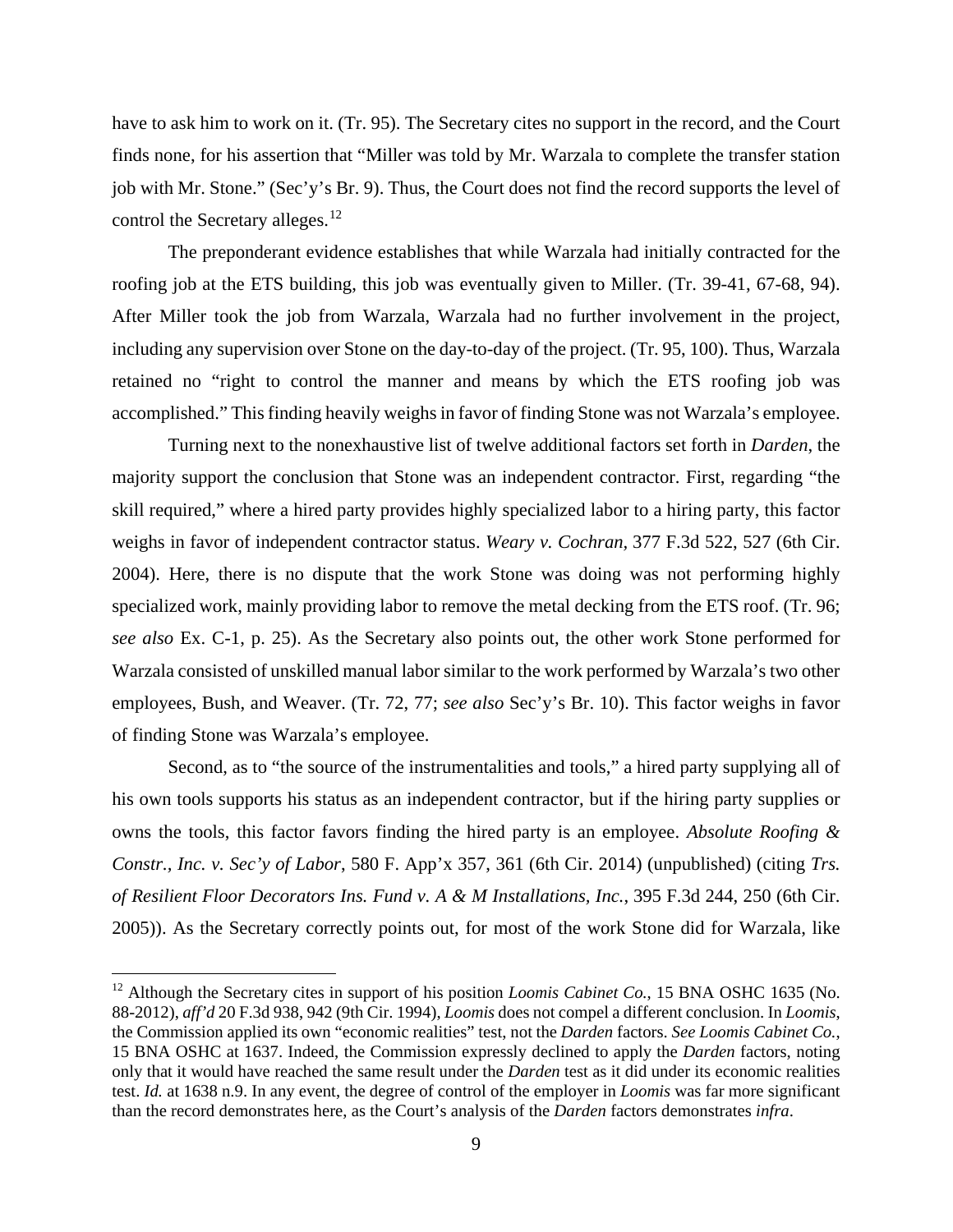cleaning up or unloading materials, few specialized tools were required. For the ETS roofing job in particular, Warzala admitted to supplying at least two pieces of equipment necessary to complete the work: a generator and a welder. (Tr. 20, 43-44, 68, 97-98, 108-09). Ultimately, Miller and Stone used their own generator. (Tr. 97-98). On the other hand, the replacement roofing was supplied by Jones, who also supplied a forklift necessary to complete the work. (Tr. 43-44, 94). Thus, on balance, this factor weighs more heavily toward the conclusion that Stone was an independent contractor than toward the conclusion that he was an employee.

As to the third factor, "the location of the work," when a hired party regularly reports to a site owned or controlled by the hired party, or the hiring party otherwise controls the location of the work to be performed, this factor weighs in favor of finding the hired party is an employee. *Absolute Roofing*, 580 F. App'x at 361 (citing *Weary*, 377 F.3d at 526–27). Warzala did not own or control the ETS worksite. The building itself was owned by an individual named Gil Reiger, while Jones ran the waste transfer business from the building. (Tr. 91). For the roofing job, only Miller had a key to access the worksite. (Tr. 40-41, 100). Warzala did not assign Stone to work at the ETS; rather, Stone arranged with Miller to work there. (Tr. 95). This finding weighs in favor of finding Stone was not Warzala's employee.

On the other hand, the fourth factor, "the duration of the relationship between the parties," appears to militate toward employee status in light of Stone's relationship with Warzala, since evidence of an indefinite duration favors employee status rather than independent contractor status. *See Absolute Roofing*, 580 F. App'x at 351 (citing *FM Home Improvement,* 22 BNA OSHC 1531, 1538 (No. 08-0452, 2009) (ALJ)). As the Secretary points out, Warzala met Stone sometime in 2018 and hired him for several projects throughout that year. (Sec'y's Br. 11). This factor weighs in favor of finding Stone was Warzala's employee.

As to the fifth factor, "whether the hiring party has the right to assign additional projects to the hired party," a hiring party's right to assign additional projects is indicative of the hired party's status as an employee. *Absolute Roofing*, 580 F. App'x at 362. The Secretary argues that Warzala had the right to assign additional duties based largely on Warzala's testimony that "he told [Stone] what to do and he would do it." (Sec'y's Br. 9). Warzala's testimony on this point was heavily influenced by the framing of the question when he was asked, "You told [Stone] what to do and he would do it?" And Warzala responded, "Correct." (Tr. 60). However, there is nothing in the record to indicate Stone was required to accept the jobs Warzala offered him. *Cf. Absolute*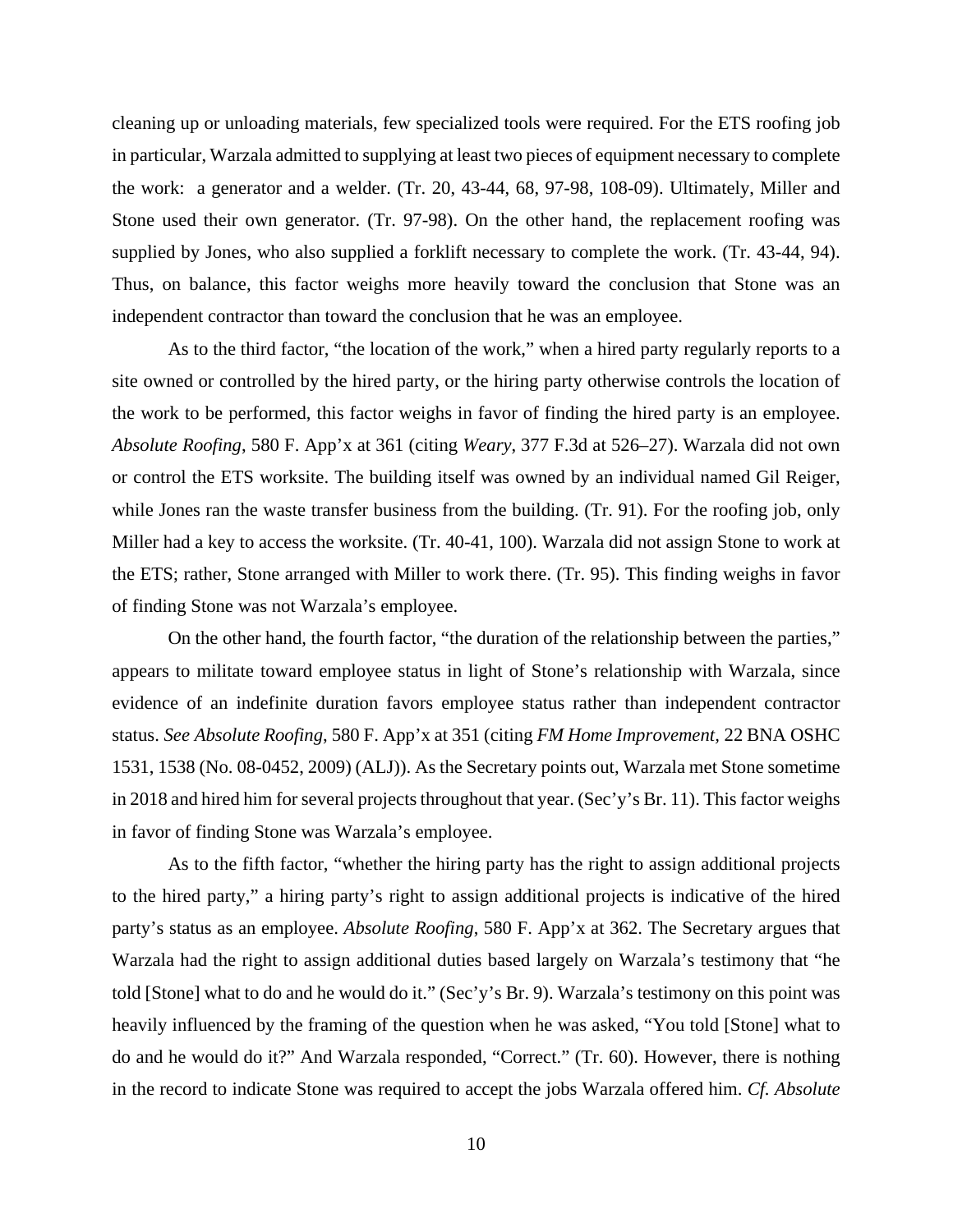*Roofing*, 580 F. App'x at 362 (finding this factor indicated employee status where hired party received daily job assignments and could be moved around jobsites for the same employer); *see also Sharon & Walter Constr.*, 23 BNA OSHC 1286, 1289 (No. 00-1402, 2010) (finding in part that a worker was an employee because the company required him to report back to headquarters for additional assignments if he finished his work before the end of his shift). In fact, at the time of the accident, Stone was working on at least one other job in Austintown, Ohio, with which Warzala had no apparent connection at all.<sup>[13](#page-10-0)</sup> (Tr. 89-91, 102). As to the ETS job specifically, Warzala did not assign this job to Stone; rather, he referred Stone to Miller if he wanted the job. (Tr. 95). This finding weighs in favor of finding Stone was not Warzala's employee.

Sixth, we look to "the extent of the hired party's discretion over when and how long to work" since an "independent contractor … has complete authority over when and how long to work" while an employee's hours are controlled by his employer." *Absolute Roofing*, 580 F. App'x at 362. The Secretary argues that Warzala had control over Stone's hours because he drove him to and from Warzala's various worksites and used this to calculate his hours for payment each week. (Sec'y's Br. 8, 14). As to the ETS job itself, the Secretary further asserts that Warzala controlled Stone's hours because (1) Warzala told Jones the job would only be done on weekends and (2) Warzala drove Stone to and from the ETS site on the days he worked there. (*Id.* at 10). The Court finds no merit in the Secretary's arguments. Since Warzala was not paying Stone for his work on the ETS (Tr. 95), the Court does not find it particularly relevant as to how Warzala kept track of Stone's hours for the projects that Stone *was* working for Warzala. While Warzala did indicate to Jones that Miller and Stone would only be working on the ETS roofing job on weekends, he also testified that on those days he had no control over when or how many hours the two actually worked. (Tr. 95-100). This is not the sort of control over an employee's hours contemplated by *Darden*. *Cf. Weary*, 377 F.3d at 527 (finding in part that, because the hired party controlled his hours and was "free to take vacation at his leisure and did not report his hours to anyone," the hired party was an independent contractor). Further, the Court finds no merit in the Secretary's assertion that when Warzala drove Stone to and from the ETS site on the days he worked there, Warzala

<span id="page-10-0"></span><sup>&</sup>lt;sup>13</sup> Although the Secretary argues Warzala "had no evidence to substantiate" its claim that Stone took on jobs from companies other than Warzala (Sec'y's Br. 13), it is the Secretary's burden to prove an employeremployee relationship and he offered no evidence to refute Warzala's testimonial evidence.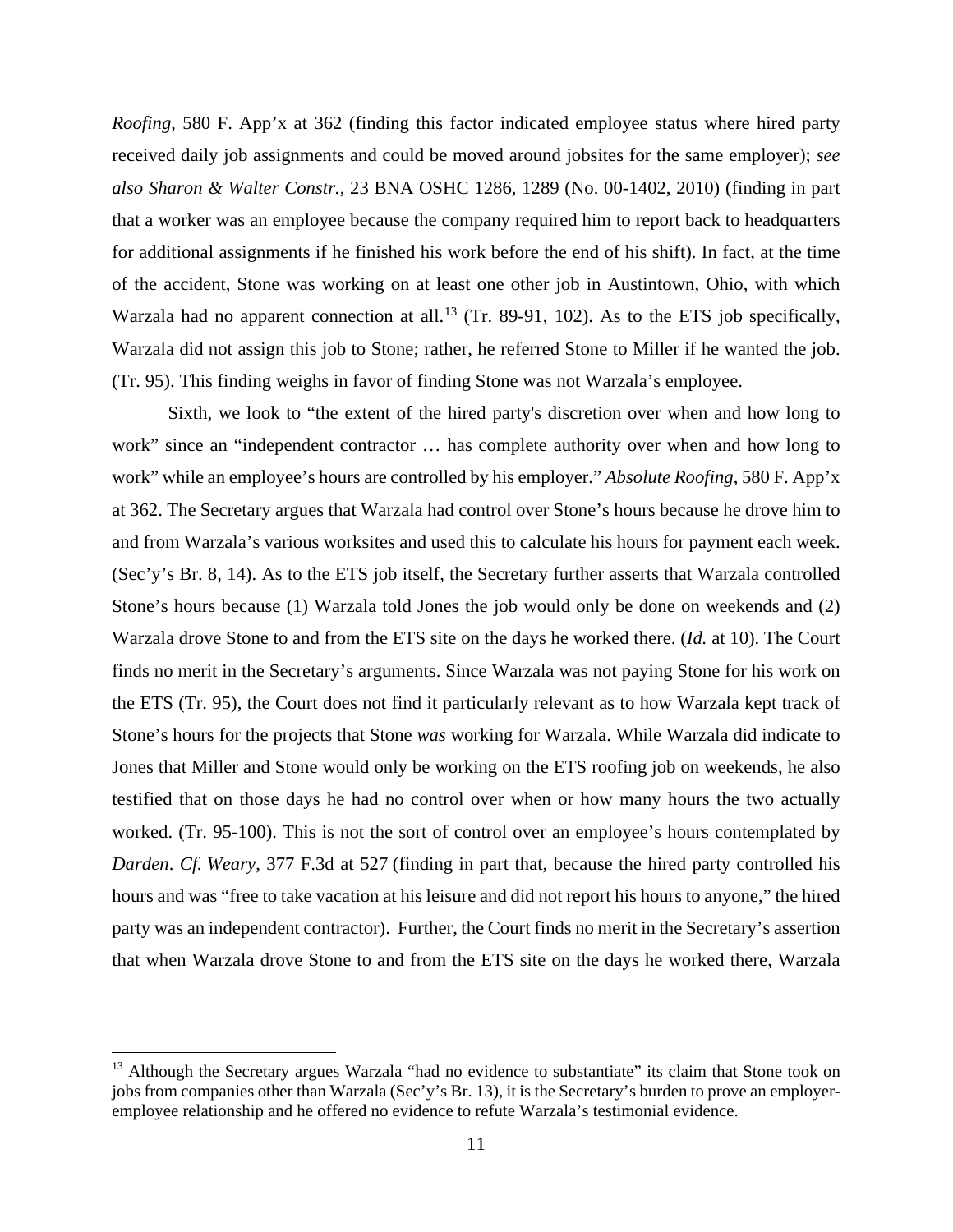had control over Stone's hours on those days. This finding weighs in favor of finding Stone was not Warzala's employee.

As to the seventh factor, "the method of payment," payment on a commission basis is indicative of a hired party's status as an independent contractor while a set hourly rate weighs in favor of employment status. *Absolute Roofing*, 580 F. App'x at 363. With regard to this factor, the Secretary emphasizes that Warzala paid Stone weekly at a rate of \$12 an hour for his work. (Sec'y's Br. 13-14). While this may have been true of some of the work Stone performed for Warzala, there is simply no evidence to rebut Warzala's testimony that this payment arrangement did not apply to the ETS roofing job. (Tr. 95, 100). This finding weighs in favor of finding Stone was not Warzala's employee.

As to the eighth factor, "the hired party's role in hiring and paying assistants," a hired party's ability and discretion to hire and fire his own assistants is indicative of independent contractor status, whereas a hired party's lack of authority to hire or fire anyone is indicative of employee status. *Absolute Roofing*, 580 F. App'x at 381 (citing *Weary,* 377 F.3d at 527). There was no evidence adduced to suggest Stone was allowed to hire or fire assistants or had any authority to do so. This factor weighs in favor of finding Stone was Warzala's employee.

As to the ninth and tenth factors, "whether the work is part of the regular business of the hiring party" and "whether the hiring party is in business," where a hiring party is in business and the hired party's work is part of the hiring party's regular business, this factor favors a finding that the worker is an employee. *Weary*, 377 F.3d at 528. There is no material dispute that Warzala was generally in the business of construction or that many of the tasks Stone performed on behalf of Warzala, like helping with home remodels, were part of Warzala's regular business of construction work. While Warzala disputes he was in the business of roofing, which was the work being performed at the ETS, and he testified he did not typically engage in roofing activities, he also testified that it was work he had done in the past. (Resp't's Br. ¶¶ 4, 43; Tr. 62-62, 99). Indeed, he had originally accepted the ETS roofing job from Jones before ultimately giving it to Miller. (Tr. 63, 93, 96). Thus, the Court finds roofing was part of Warzala's regular business. These factors weighs in favor of finding Stone was an employee.

As to the eleventh factor, "the provision of employee benefits," provision of employee benefits is indicative of a hired party's employee status. *Absolute Roofing*, 580 F. App'x at 361.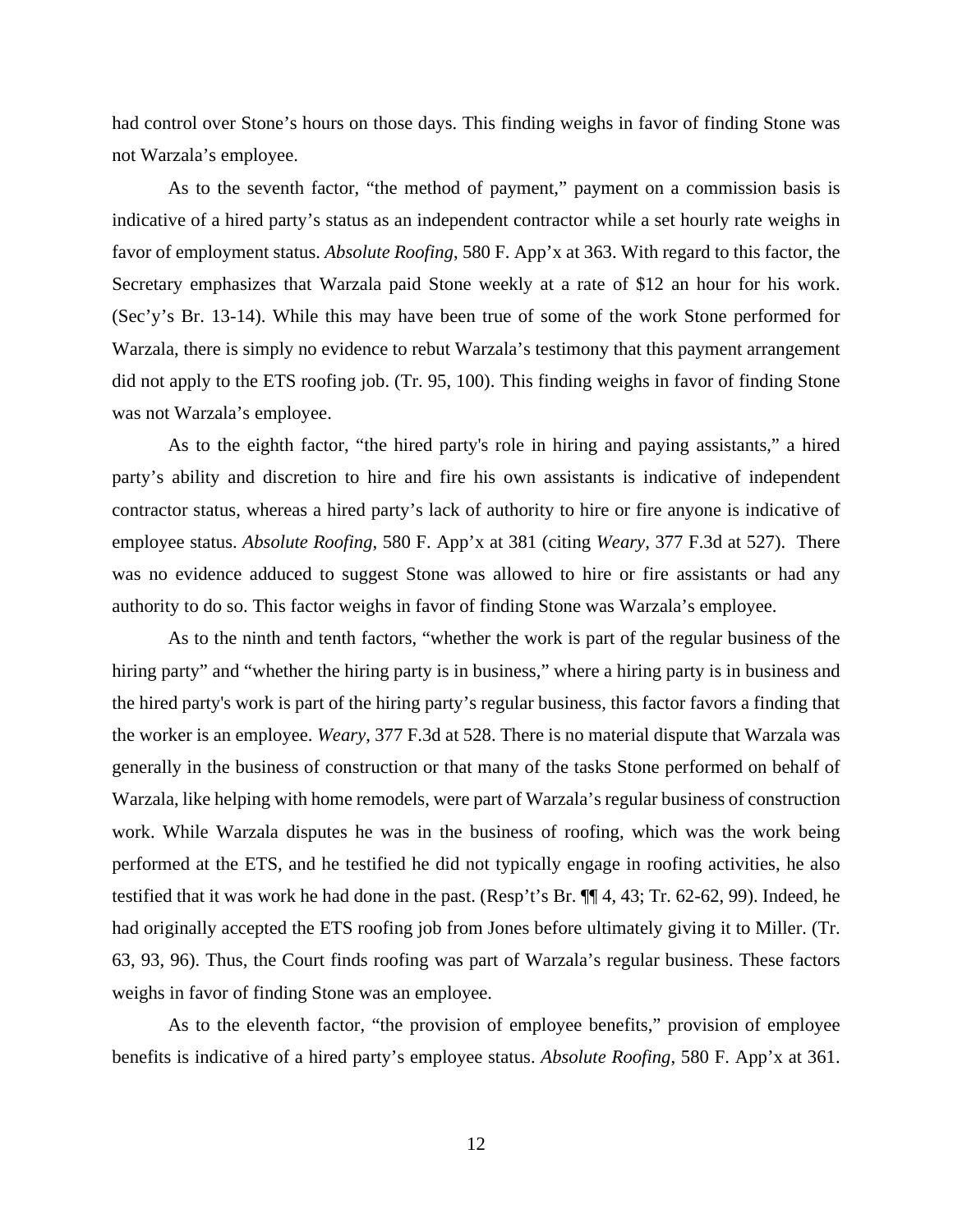The Secretary has not rebutted Warzala's testimony that he provided no employee benefits to Stone. (Tr. 81-82). This finding weighs in favor of finding Stone was not Warzala's employee.

The twelfth, and final, additional factor from the *Darden* list is "the tax treatment of the hired party." An employer's tax treatment of a hired party as an independent contractor (by filing a form 1099 instead of a W-2) also weighs against finding the party is an employee. *Absolute Roofing*, 580 F. App'x at 361. The Secretary does not dispute Warzala's evidence that Warzala treated Stone as an independent contractor for tax purposes. *See* Ex. R-E. However, the Secretary does argue that "Mr. Warzala simply issued a 1099 to Mr. Stone after his death in an effort to deny an employment relationship." (Sec'y's Br. 14). The only evidence the Secretary cites in support of this assertion is the following exchange at trial between Compliance Officer Grakauskas and the Secretary's attorney:

- Q Did you ask Mr. Warzala how Mr. Stone was paid?
- A Yes.
- Q Do you recall the response?
- A I believe he said he had given him checks a few times and he was paid hourly depending on what work he was doing.
- Q Did you ask Mr. Warzala if he had issued a 1099 for Mr. Stone?
- A I did.
- Q And what was his response?
- A I would have to refer back to my notes, but I don't think he had completed one.

(Tr. 21). Grakauskas then read from his notes that Warzala "never had him fill out a 1099" but he "did give him his Social for the end of the year." (Tr. 22).

The Court finds no merit in the Secretary's assertion that Warzala's issuance of a 1099 for Stone was done "in an effort to deny an employment relationship" and his implicit assertion that the timing of Warzala's issuance of a 1099 for Stone was somehow irregular. Under the Internal Revenue Code, "[i]n connection with payments to 'independent contractors,' employers only have to send annual information returns, on Form 1099 to the workers and on Forms 1096 and 1099 to the IRS, indicating the income paid [to the independent contractor] during the year." *Hosp. Res. Pers., Inc. v. United States,* 68 F.3d 421, 424 (11th Cir. 1995). Forms 1099 and 1096 are required when the "salaries, wages, commissions fees, and other forms of compensation for services